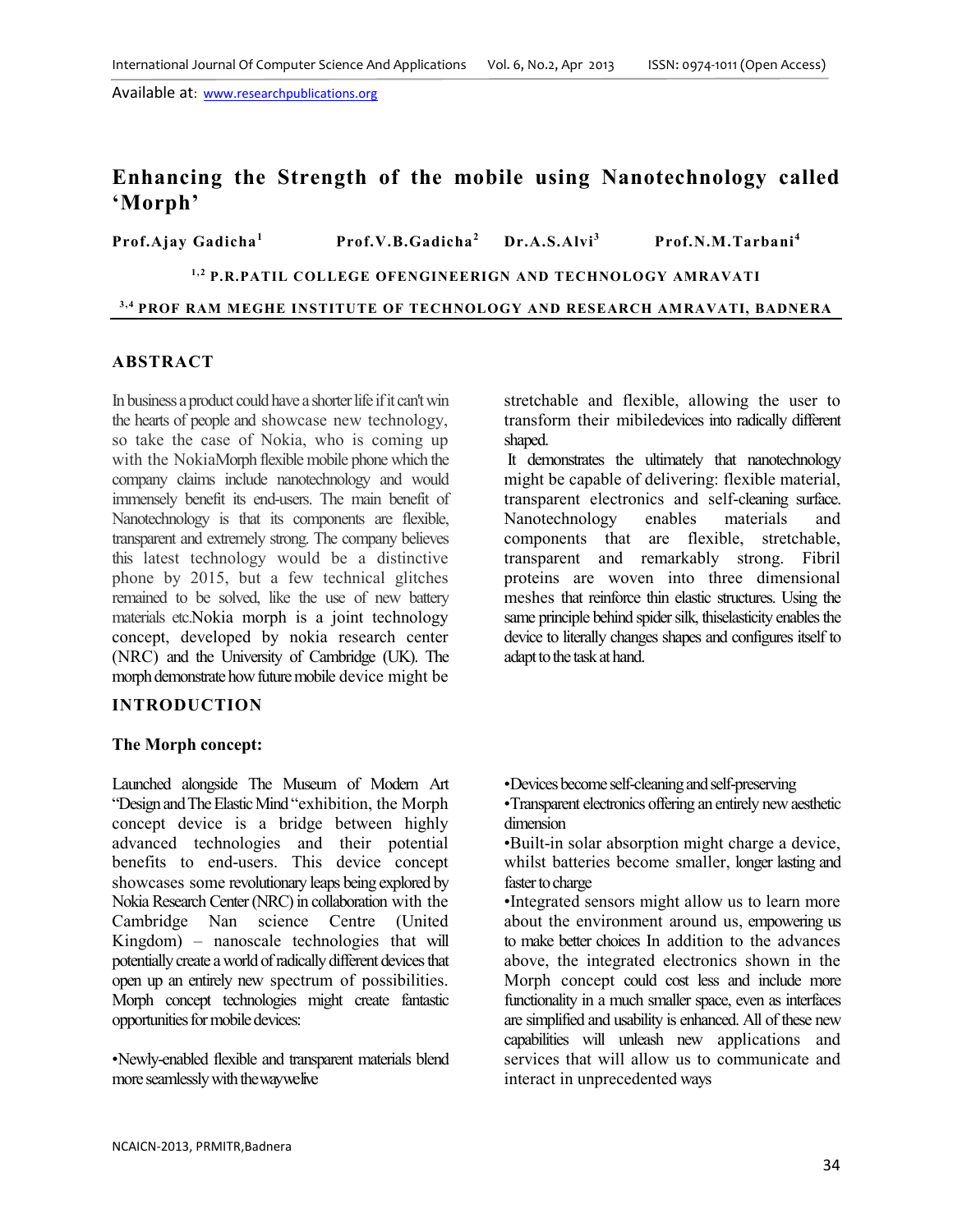#### **1.2 Literature Review :**

Morph is a concept that demonstrates how future mobile devices might be stretchableand flexible, allowing the user to transform their mobile device into radically differentshapes. It demonstrates the ultimate functionality that nanotechnology might be capableof delivering: flexible materials, transparent electronics and self-cleaning surfaces.Thedevice, which is made using nanotechnology, is intended to demonstrate how cell phonesin the future could be stretched and bent into different shapes, allowing users to "morph" their devices into whatever shape they want.

#### **1.2.1 What is Nanotechnology? A basic definition:**

Nanotechnology is the engineering of functional systems at themolecular scale . This covers both current work and concepts that are more advanced.In its original sense, 'nanotechnology' refers to the projected ability to construct items from the bottom up , using techniques and tools being developed today to make complete, high performance products.Nanotechnology may one day lead to low cost manufacturing solutions, and

Want to wear your cell phone as a bracelet?No problem, just bend it around your wrist

Even though Morph is still in early development, Nokia believes that certain elementsof the device could be used in high-end Nokia devices within the next seven years. Andas the technology matures, nanotechnology could eventually be incorporated into Nokia'sentire line of products to help lower manufacturing costs. Nokia Morph is truly anabsolutely wonderful gadget with flexible bending and wearing options and surely thebest in the gadgets segment from the house of Nokia

offersthe possibility of integrating complex functionality at a low price. Nanotechnology alsocan be leveraged to create self-cleaning surfaces on mobile devices, ultimately reducingcorrosion, wear and improving longevity. Nanostructured surfaces, such as "Nanoflowers" naturally repel water, dirt, and even fingerprints utilizing effects also seenin natural systems.Elegant three-dimensional MoS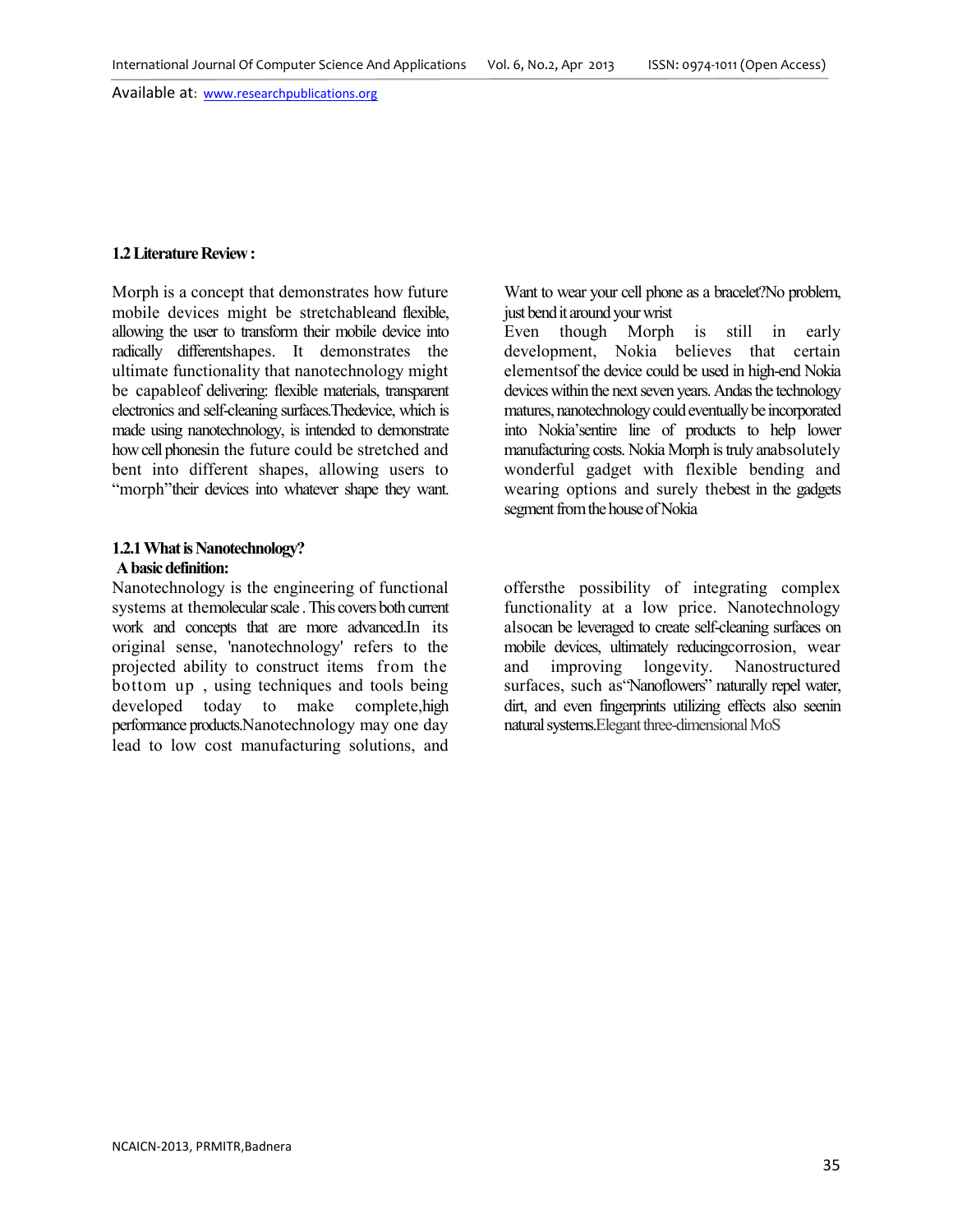

## **1.2.2 Molecular nanotechnology:**

Molecular nanotechnology, sometimes called molecular manufacturing, describesengineered nanosystems (nanoscale machines) operating on the molecular scale.Molecular nanotechnology is especially associated with the molecular assembler, amachine that can produce a desired structure or device atom atom using the principlesof mechanosynthesis. Manufacturing in the context of productive nanosystems is notrelated to, and clearly distinguished from, the conventional technologies usedto manufacture nanomaterials such as carbon nanotubes and nanoparticles.When the term "nanotechnology" was independently coined and popularized by EricDrexler (who at the time was unaware of an earlier usage by Norio Taniguchi) it referredto a future manufacturing technology based on molecular machine systems. The premisewas that molecular scale biological analogies of traditional machine (nanoscale machines) operating on the molecular<br>scale.Molecular nanotechnology is especially associated<br>with the molecular assembler, amachine that can<br>produce a desired structure or device atom-byusing the principlesof mechanosynthesis.<br>
facturing in the context of productive<br>
ystems is notrelated to, and should be coular nanotechnology, sometimes called molecular componentsdemonstrated molecular machines were<br>unfacturing, describes<br>engosted machines operating on the molecular is known that sophisticated, stochastically<br>e.Molecular n

#### **1.2.3 Nokia Research Center**

Nokia believes that effective research and development is vital to remaining competitivein the mobile computing and communications industry. As of April 1, 2007, we had R&Dcenters in 11 countries and employed 14,500 people in research and development,representing approximately 32% of Nokia's

possible: by the countless examples found inbiology, it is known that sophisticated, stochastically optimised biological machines canbe produced..It is hoped that developments in nanotechnology will make possible their construction bysome other means, perhaps using biomimetic principles. However, Drexler and other researchers[6] have proposed that advanced nanotechnology, although perhaps initiallyimplemented by biomimetic means, ultimately could be based on mechanical engineeringprinciples, namely, a manufacturing technology based on the mechanical functionality of these components (such as gears, bearings, motors, and structural members) that would

enable programmable, positional assembly to atomic specification.<sup>[7]</sup>

in the mobile total workforce. R&D expenses totaled EUR3,9 billion in<br>
vein the mobile 2006, representing 9,5% of Nokia's net sales. We invest a<br>
ons industry. As of substantial<br>
portion of our resources in research and de 2006, representing 9,5% of Nokia's net sales. We invest a substantialportion of our resources in research and development activities within our substantialportion of our resources in research and<br>development activities within our<br>principalbusiness groups Mobile Phones, Multimedia and Enterprise Solutions, TechnologyPlatforms , and in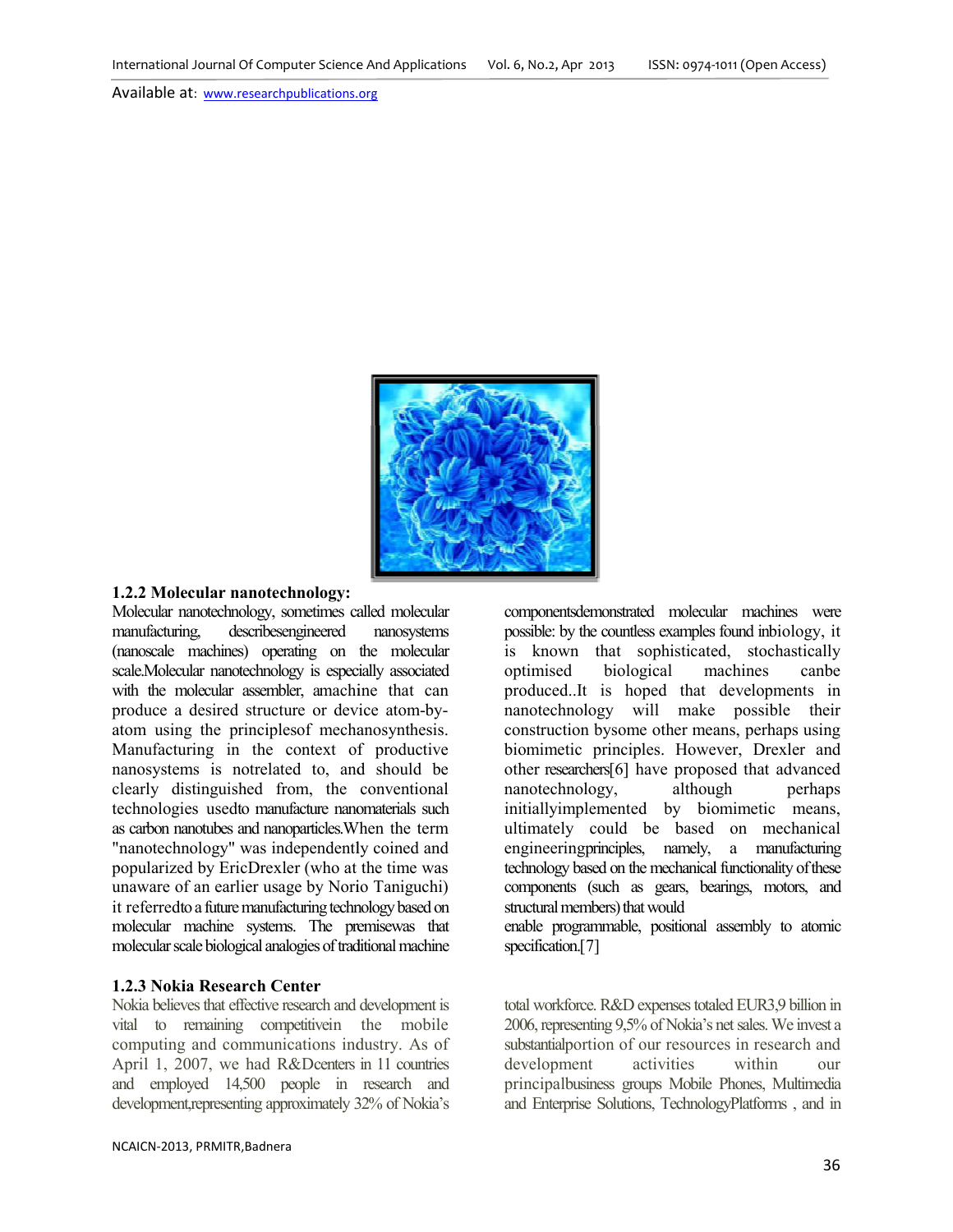the Nokia Research Center (NRC).Nokia Research Center has a unique mission to lead Nokia into the future: NRC will bethe global leader of open innovation for human mobility systems of the fused physicaland digital world, giving birth to the growth of businesses for Nokia.

what might be possible".Professor Mark Welland, Head of the Department of Engineering's Nanoscience Group atthe University of Cambridge and University

# **2.1 CONCEPT OF NOKIA MORPH**

Morph is a concept that demonstrates how future mobile devices might be stretchable andflexible, allowing the user to transform their mobile device into radically different shapes.It demonstrates the ultimate functionality that nanotechnology might be capable of delivering: flexible materials, transparent electronics and self-cleaning surfaces. Dr. BobIannucci, Chief Technology Officer, Nokia, commented: "Nokia Research Center islooking at ways to reinvent the form and function of mobile devices; the Morph conceptshows

Director of Nokia-Cambridge collaborationadded: "Developing the Morph concept with Nokia has provided us with a focus that isboth artistically inspirational but, more importantly, sets the technology agenda for our joint nanoscience research that will stimulate our future work together. 2.2

# **2.2 APLLIED TECHNOLOGY USEDNANOTECHNOLOGY**

Nanotechnology may one day lead to low cost manufacturing solutions, and offersthe possibility of integrating complex functionality at a low price. Nanotechnology alsocan be leveraged to create self-cleaning surfaces on mobile devices, ultimately reducingcorrosion, wear and improving longevity. Nanostructured surfaces, such as"Nanoflowers" naturally repel water, dirt, and even fingerprints utilizing effects also seenin natural systems.Professor Mark Welland, Head of the Department of Engineering's NanoscienceGroup at the University of Cambridge and University Director of Nokia-Cambridgecollaboration added: "Developing the Morph concept with Nokia has provided us with afocus that is both artistically inspirational but, more importantly, sets the technologyagenda for our joint nanoscience research that will stimulate our future work together."Nano Technology has evolved as an all together different technology area in the mobileworld. Mobile phones are advancing at a great and faster pace than never before andNokia Morph is truly a mobile wonder. This phone has been developed by NokiaResearch Center and the University of Cambridge. Mobile phones like Nano

Morphcertainly depict the upcoming Nano Technology and it will surely be a front-runner in theuse of various gadgets and technologies be it Computers, Air Conditioners, Robots, Carsor like this one viz Mobile phones and smartphones. Nokia Morph is truly an absolutelywonderful gadget with flexible bending and wearing options and surely the best in thegadgets segment from the house of Nokia. Wonder what will be next from Nokia,World's leader in the Communication segment.It would also feature self-cleaning to prevent wear and tear based on nanostructurescalled 'Nano flowers' which do not absorb liquids or retain fingerprints. The NokiaMorph phone would also include a detachable speaker that could clip onto the ear orconnect to the phone as a speaker. In addition, the battery issolar poweredwith built in self-charging high density solar charging modules called Nanograss which are capable of recharging faster than any other battery solution.Morph phones would have Nanosensors to inform users of wireless environments andenable them to make choices on the available wireless networks. The phones would alsobe able to analyze the pollution levels of the environment and monitor the user's surroundings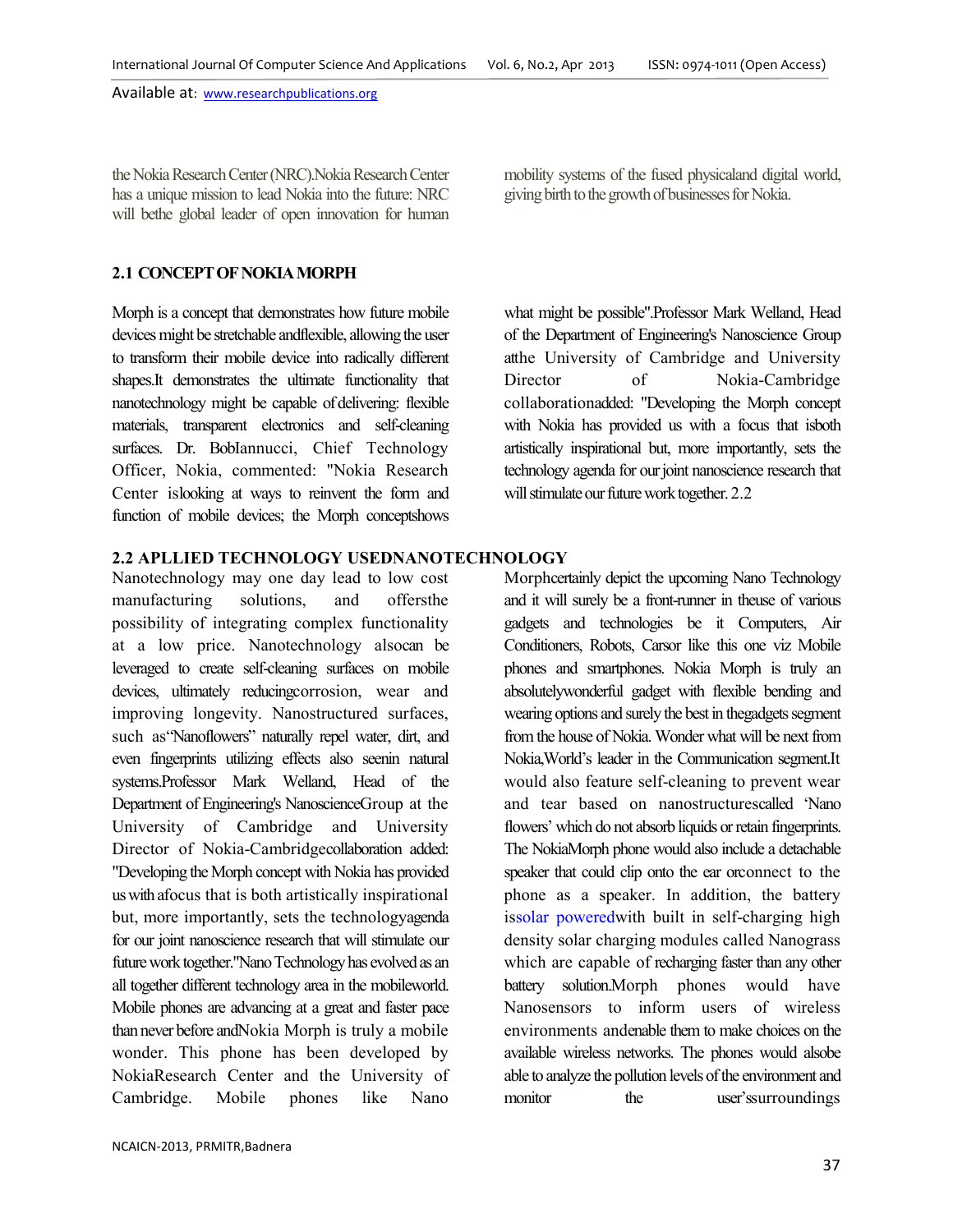## **2..3 VARUIOUS NANOTECHNOLOGIES USED**

# **2.3.1 NANO-ENABLED ENERGY**

.

Nanotechnology holds out the possibility that the surface of a device will becomea natural source of energy via a covering of "Nanograss" structures that harvestsolar power. At the same time new high energy density storage materials allowbatteries to become smaller and thinner, while also quicker to recharge and ableto endure more charging cycles.

#### 2.3.1 ENHANCED ENERGY DENSITY **BATTERIES**

– Nanostructured electrodes for very low equivalent series R energy sources– New electrolyte solutions (ionic liquids) for safe and high power batteries.Deformable and bendable structures.Figure 2.2 10 nm Anion and Cation for battery



# **2.4 SENSING SURFACES**

Nanosensors would empower users to examine the environment around them incompletely new ways, from analyzing air pollution, to gaining insight into biochemicaltraces and processes. New capabilities might be as complex as helping us monitorevolving conditions in the quality of our surroundings, or as simple

as knowing if thefruit we are about to enjoy should be washed before we eat it. Our ability to tune into ourenvironment in these ways can help us make key decisions that guide our daily actionsand ultimately can enhance our healthFigure 2.4 Circuit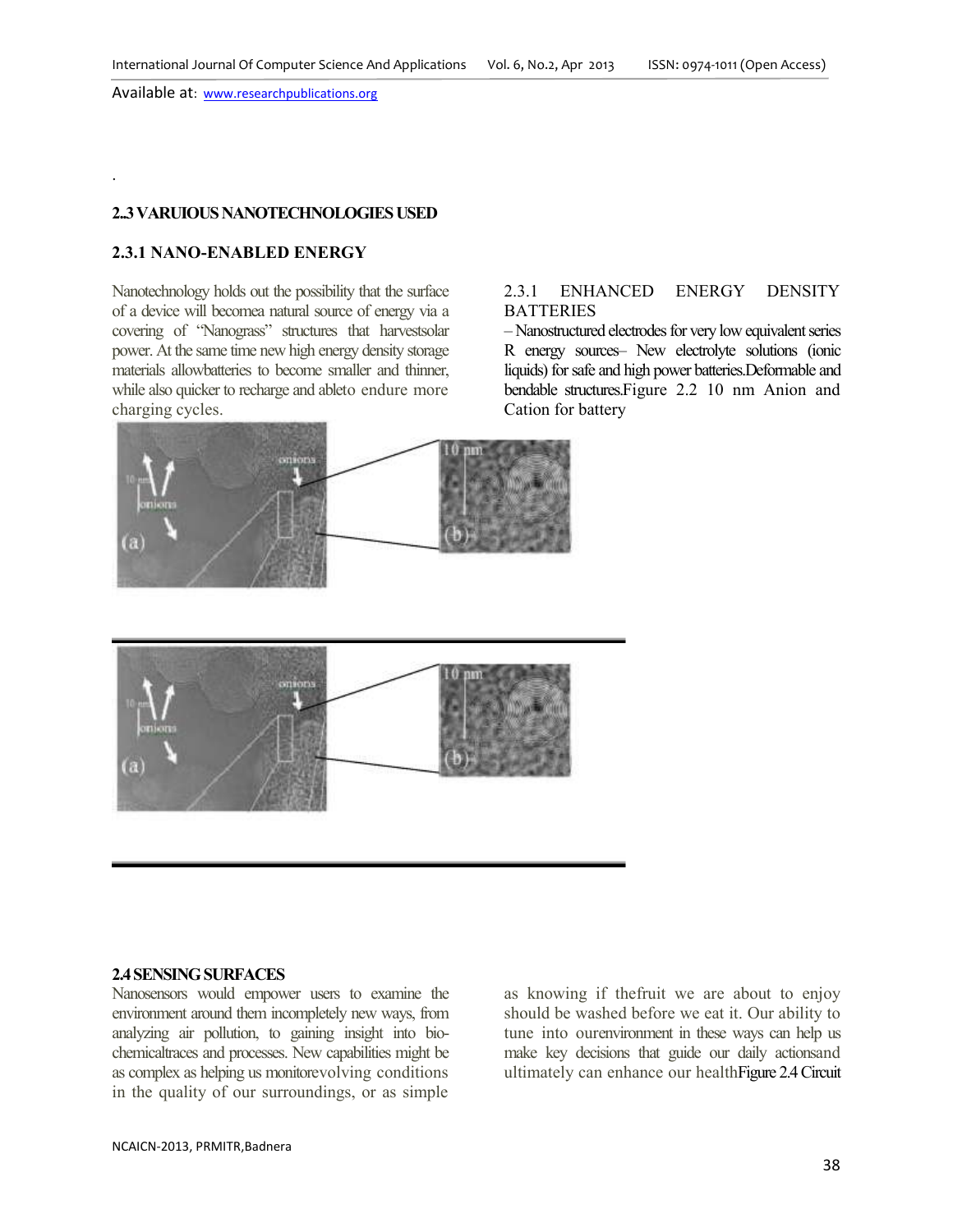

Diagram for Solar CellFigure 2.51 Sensing surface and Graph

#### **2.5 Functional Biomaterials**

There is a big demand for biomaterials to assist or replace organ functions and to improvepatients' quality of life. Materials options include metals, ceramics and polymers.Unfortunately, conventional materials are used that werenot specifically developed for biological applications.Interaction between biomaterialsand natural tissues is an important subject for biomaterial science Such information isessential to aid the design of new biocompatible biomaterials.The vision of ambient intelligence describes a

network of sensors connected to one ormore computing devices. Sensors will be everywhere: in your pocket, in your faucet, inyour refrigerator, at your front door, and in your running shoe. The device integrates datafrom your physical world, deduces patterns, identifies issues, consults with Internet ervices, and responds with intelligence—seeming to anticipate your every need—all atthe rapid pace of your daily life.



RD patterns of as-synthesized chromium trimesate (MIL-100) synthesized by microwave method in various crystallization times: (a) 1 h, (b) 2 h, and (c) 4 h at 220 °C. The unreacted metallic chromium is shown in (a) and (b).

# **3.1 FEATURES AND CHARACTERSTICS**

#### **3.1.1Flexible & Changing Design**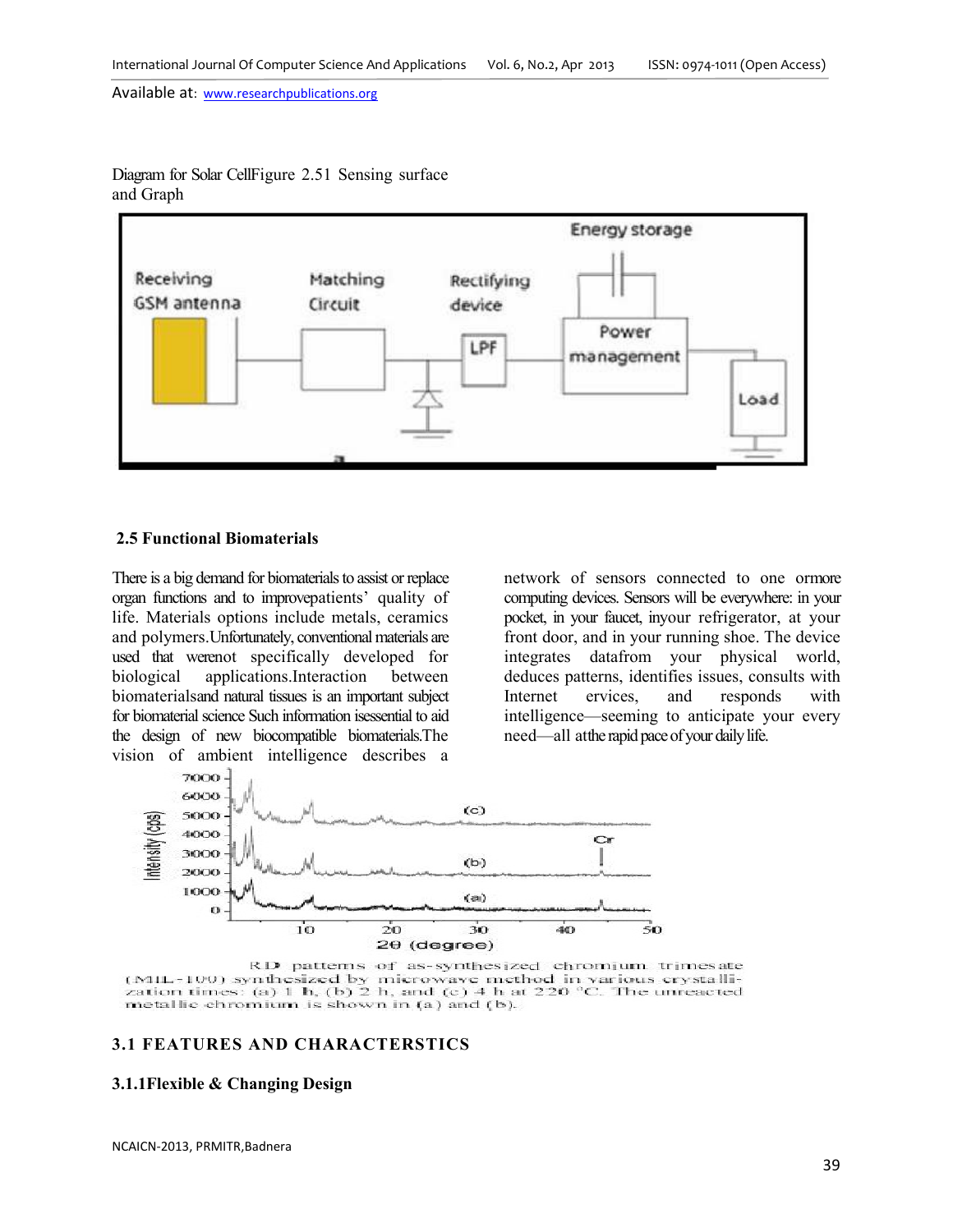

Nanotechnology enables materials and components that are flexible, stretchable,transparent and remarkably strong. Fibril proteins are woven into a three dimensionalmesh that reinforces thin elastic structures. Using the same principle behind spider silk,this elasticity enables the device to literally ch ange shapes and configure itself to adaptto the task at hand.A folded design would fit easily in a pocket and could lend

# **3.2.2 Self-Cleaning**

 Nanotechnology also can be leveraged to create self-cleaning surfaces on mobile devices,ultimately reducing corrosion, wear and improving longevity. Nanostructured surfaces,such as "Nanoflowers" naturally repel water, dirt, and even fingerprints utilizing effectsalso seen in natural systems.A Nanoflower , in chemistry, refers to a compound of certain elements that results informations which in microscopic view resemble flowers or, in some cases, trees that arecalled nanobouquets or nanotrees. [1] These formations are nanometers long and **3.3.3 Advanced Power Sources** 

Nanotechnology holds out the possibility that the surface of a device willbecome a natural source of energy via a covering of "Nanograss" structuresthat harvest solar power. At the same time new high energy

itself ergonomically to beingused as a traditional handset. An unfolded larger design could display more detailedinformation, and incorporate input devices such as keyboards and touch pads.Even integrated electronics, from interconnects to sensors, could share these flexibleproperties. Further, utilization of biodegradable materials might make production andrecycling of devices easier and ecologically friendly.

thick sothey can only be observed usingelectron microscopy Nanoflowers" naturally repel water, dirt, and even fingerprints utilizing effects also seenin natural systems. That is why it is used for self cleaning purpose.Zinc oxide changes resistance when molecules of ethanol vapour stick onto it in a processcalled adsorption. The flower-like structures work at lower temperatures because theirtiny size enhances adsorption. Each flower is made up of bundles of nanorods 15nmwide. They were made by blasting a zinc-containing solution with ultrasound.

density storagematerials allow batteries to become smaller and thinner, while also quickerto recharge and able to endure more charging cycles. Figure 3.3 Nano Grass for solar cell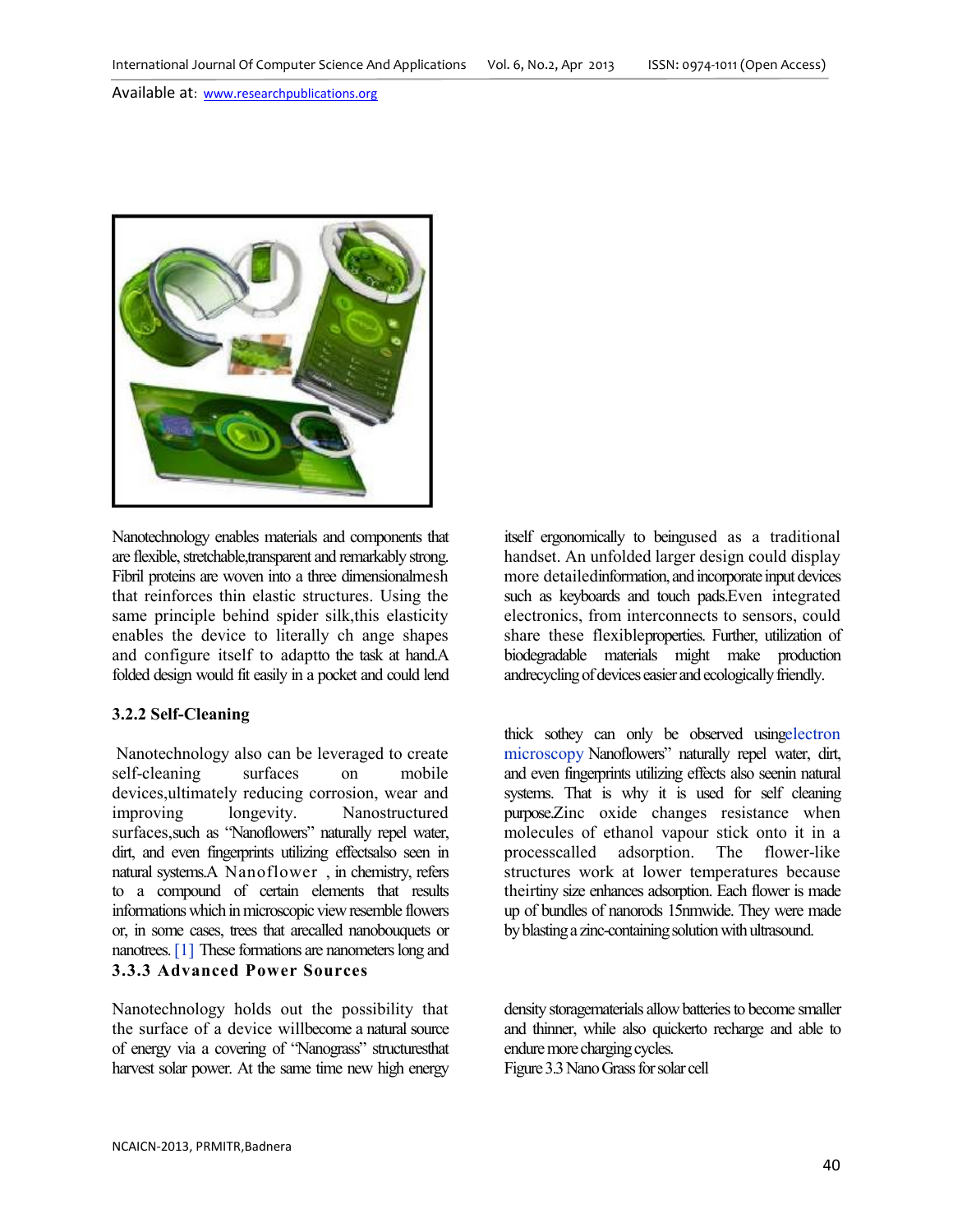



Energy storage



Nanostructured carbon

#### **3.3.4 Sensing The Environment**

Nanosensors would empower users to examine the environment around them incompletely new ways, from analyzing air pollution, to gaining insight into biochemicaltraces and processes. New capabilities might be as complex as helping us monitorevolving conditions in the quality of our surroundings, or as simple as knowing if thefruit we are about to enjoy should be washed before we eat it. Our ability to tune into ourenvironment in these ways can help us make key decisions that guide our daily actionsand ultimately can enhance our health

Sensing surfaces using piezoelectric nanowire arrays ZnO exhibits an unusual combination of properties, including uniaxial piezoelectricresponse and n-type semiconductor

# **4. CONCLUSIONS**

According to the developers, using nanotechnology can lead to low cost characteristics. Nokia is exploiting these qualities toachieve strain-based electromechanical transducers—ideal for touchsensitive (evendirection-sensitive) surfaces.Arrays of ZnO nanowires can be fabricated at low temperatures (roughly 70-100°C),providing compatibility with polymer substrates, such as polyethylene terephtalate (PET).By coating a substrate (silicon, glass, or PET) with an array of these ZnO nanowires, theelectrical signals on the surface can be activated by mechanical force. Since ZnOnanowires and nanoparticles are nearly transparent, this technique can be used to developcompliant, touch-sensitive, active matrix arrays that sit on top of displays or otherstructural elements

manufacturingsolutions as well as adjustable, empowering devices, bringing us new,